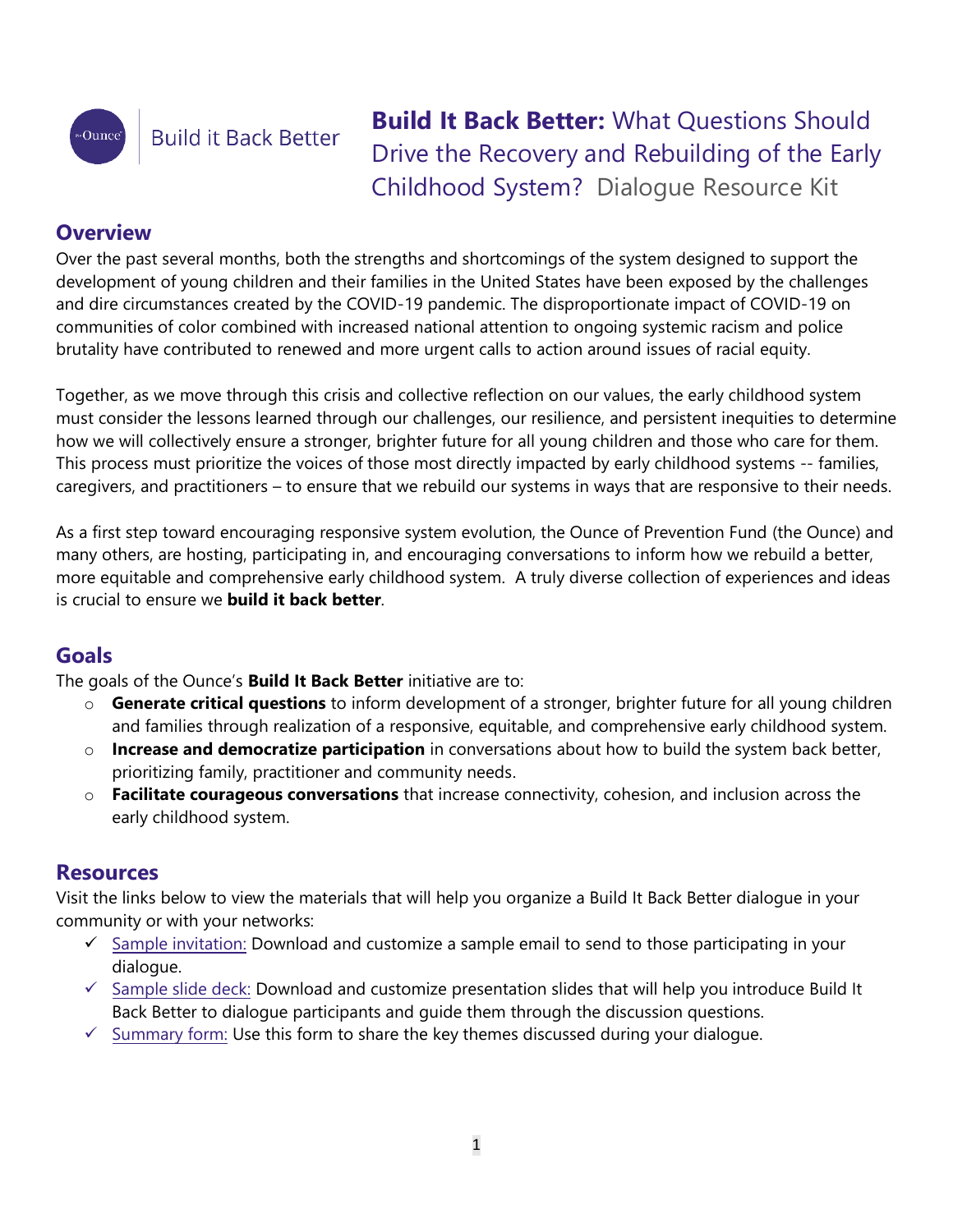#### **Process**

#### **1. Host** *Build It Back Better* **Dialogues**

Families, practitioners and leaders from across the country are participating in and hosting virtual conversations with people involved in and impacted by early childhood systems. Through these dialogues, we hope to together identify key questions and themes from across different perspectives. While there is no wrong approach to planning a dialogue, here are a few simple resources and recommendations:

- ✓ **Keep it manageable**. Consider engaging a group/s of 5-15 people in dialogue around what should guide rebuilding the early childhood system.
- $\checkmark$  **Schedule enough time.** Allow 60-90 minutes if utilizing all the questions listed below.
- ✓ **Be inclusive.** Consider inclusion of diverse perspectives (by race, age, income, geography, role)
- $\checkmark$  for richer dialogue.
- ✓ **Use questions that work for your group.** Utilize the *Build It Back Better* Dialogue resources linked above (slide deck, questions, and summary submission form) and/or adapt them to meet the needs of your participants.
- ✓ **Engage participants after the conversation.** Share a meeting summary with participants. Make sure you have captured their ideas accurately. Ask them how they would like to stay connected.
- ✓ **Share your findings.** Capture and submit key themes ideas, and questions generated by dialogue participants using this [summary form.](https://docs.google.com/forms/d/e/1FAIpQLSc8irPEzo3kD8trVsrWIakDOkWonPmsoJYfi7ttWW2YbneU3w/viewform)
- ✓ **Acknowledge the current reality.** We are all still working through emotions and impacts associated with a global pandemic and a growing social justice movement. The following questions were designed to recognize and honor that reality, but acknowledging current conditions is also important.

#### *Build It Back Better* **Dialogue Questions:**

**Q1**: When you think about your children or the children in your care/community, what is a hope, dream or goal that you have for them?

**Q2**: What are your biggest worries or concerns for your family or the children in your care/community? What keeps you up at night?

**Q3**: COVID-19 has clearly highlighted systems challenges in every state and community. How did the supports for young children and families respond or fare in your state or community? *Both positive and negative experiences are helpful to share.* Who has been disproportionately impacted by these challenges in your state or community?

**Q4**: With respect to the challenges, concerns, and inequities, what has or would help alleviate these issues or make things better? *This could be at any level (family, program, community, or policy).* 

**Q5**: What questions should we all be asking as we think about how to make sure ALL young children and families thrive?

### **2. Engage and Connect with Others**

As ideas, priorities and questions are generated through *Build It Back Better* dialogues, themes will be shared on the Early Childhood Connector [\(ECConnector.org\)](http://ecconnector.org/) to seed expanded conversation and engagement among members of this online community of early childhood stakeholders from across the country. Through generated blogs, articles and moderated discussion via the ECConnector, dialogue hosts and participants are encouraged to broaden and deepen conversations around building a more comprehensive, equitable and responsive early childhood system.